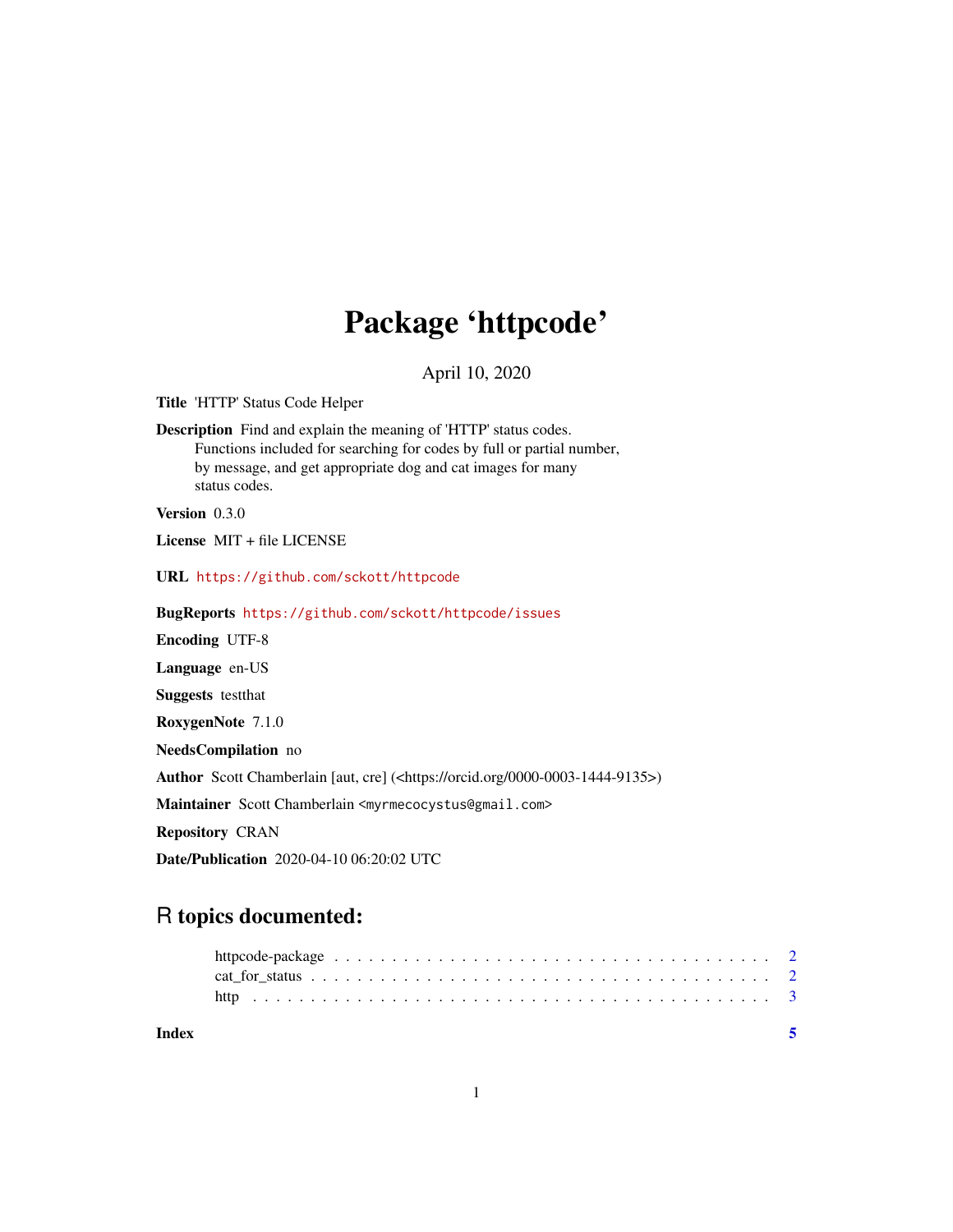<span id="page-1-0"></span>httpcode-package *httpcode*

#### Description

Explain the meaning of HTTP status codes

#### Author(s)

Scott Chamberlain <myrmecocystus@gmail.com>

cat\_for\_status *Use cat or dog pictures for various HTTP status codes*

#### Description

Use cat or dog pictures for various HTTP status codes

#### Usage

```
cat_for_status(code, browse = FALSE)
```
dog\_for\_status(code, browse = FALSE)

#### Arguments

| code   | An http status code                                                                           |
|--------|-----------------------------------------------------------------------------------------------|
| browse | (logical) If TRUE, opens image in default browser. If FALSE, returns the URL of<br>the image. |

#### Details

uses a service for cats (https://http.cat) and dogs (https://httpstatusdogs.com)

#### Value

Opens image in your default browser, or returns URL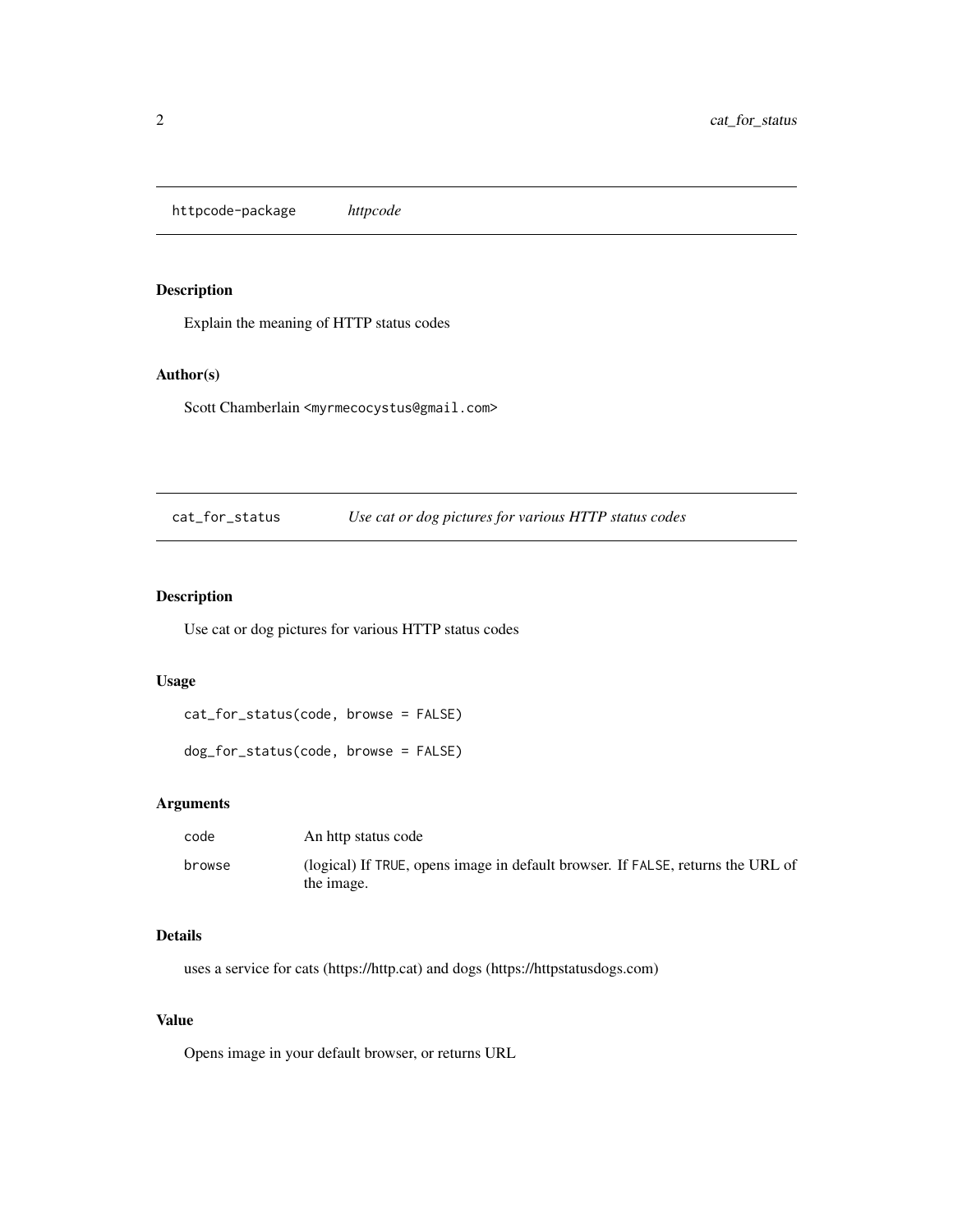#### <span id="page-2-0"></span>http://www.com/solid-community/solid-community/solid-community/solid-community/solid-community/solid-community/

#### Examples

```
## Not run:
# give back url
cat_for_status(100)
dog_for_status(100)
cat_for_status(301)
dog_for_status(301)
cat_for_status(400)
dog_for_status(400)
# open image in default browser
cat_for_status(400, browse=TRUE)
# not found
# cat_for_status(555)
## End(Not run)
```
#### http *Find out about http status codes*

#### Description

Find out about http status codes

#### Usage

```
http_code(code, verbose = FALSE)
```
http\_search(text, verbose = FALSE)

#### Arguments

| code    | (character) An http status code, or a regex search for HTTP status codes. must<br>be length 1. required |
|---------|---------------------------------------------------------------------------------------------------------|
| verbose | (logical) include verbose status code explanation. Default: FALSE                                       |
| text    | (character) A text string to search the messages or descriptions of HTTP status<br>codes. required      |

#### Value

on S3 object of class http\_code, that is inside a list of the form:

- status\_code the status code
- message very brief message explaining the code
- explanation more verbose explanation, but still short
- explanation\_verbose the complete explanation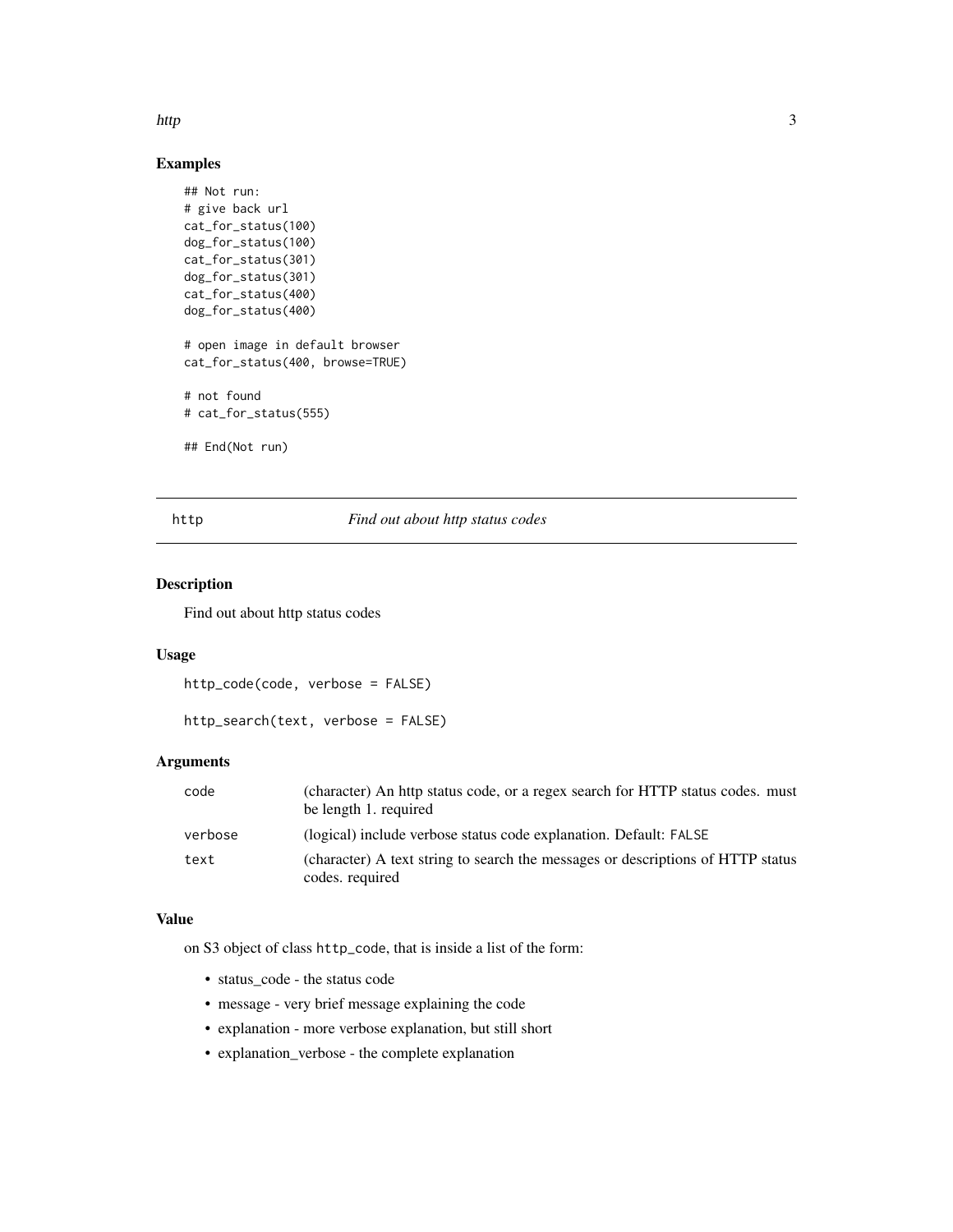#### Examples

```
# search by code
http_code(100)
http_code(400)
http_code(503)
## verbose explanation
http_code(100, verbose = TRUE)
http_code(400, verbose = TRUE)
http_code(503, verbose = TRUE)
# fuzzy code search
http_code('1xx')
http_code('3xx')
http_code('30[12]')
http_code('30[34]')
http_code('30[34]')
## verbose explanation
http_code('1xx', verbose = TRUE)
http_code('3xx', verbose = TRUE)
# search by text message
http_search("request")
http_search("forbidden")
http_search("too")
## verbose explanation
```
## Not run:

http\_search("request", verbose = TRUE)

http\_search("birds") http\_code(999)

## End(Not run)